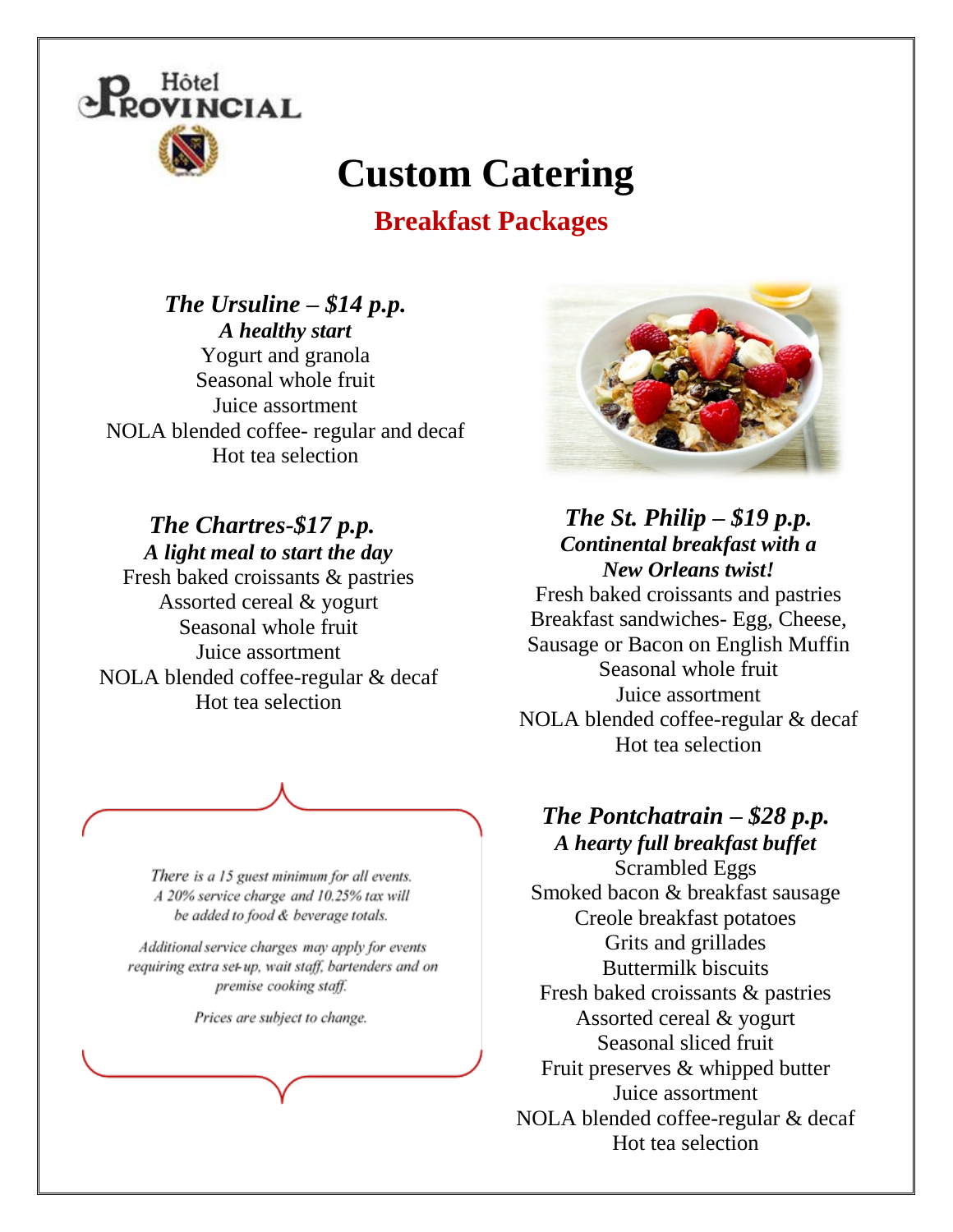## **Breakfast Extras**

#### *Sides & house specialties to build your own unique package!*

French Bread French Toast \$5 p.p. Pancakes or Waffles \$5 p.p. English Muffin Breakfast Sandwich \$8 p.p. (with scrambled eggs, andouille sausage, Creole seasonings, and cheese) Grillades & Southern-style cheese grits \$8 p.p. Traditional Eggs Benedict \$7 p.p. Creole Eggs Benedict \$9 p.p. (Served w/ crab or crawfish cake) Assorted Cereals & Fruit Yogurts \$5 p.p. Bagels & Cream Cheese \$4 p.p.

*Item pricing is for add-ons to purchased packages only.* 

## **Break Time Platters & Snacks (30 mins)**

### *Big Easy \$16 p.p.*

French bread finger sandwiches Seasonal sliced fruit Pecan Pie Mini's Assorted soft drinks & bottle water Coffee & tea

#### *Healthy Fix \$16 p.p.*

Seasonal sliced fruit Grilled veggies with dill yogurt dip Hummus with pita chips Bottled water Coffee & tea

#### *Sweet & Salty \$12 p.p.*

Fresh baked assortment of cookies, Pralines, pecan brownies and bagged mixed nuts Assorted soft drinks & bottled water

There is a 15 guest minimum for all events. A 20% service charge and 10.25% tax will be added to food & beverage totals. Additional service charges may apply for events requiring extra set-up, wait staff, bartenders and on-premise cooking staff. Prices are subject to change.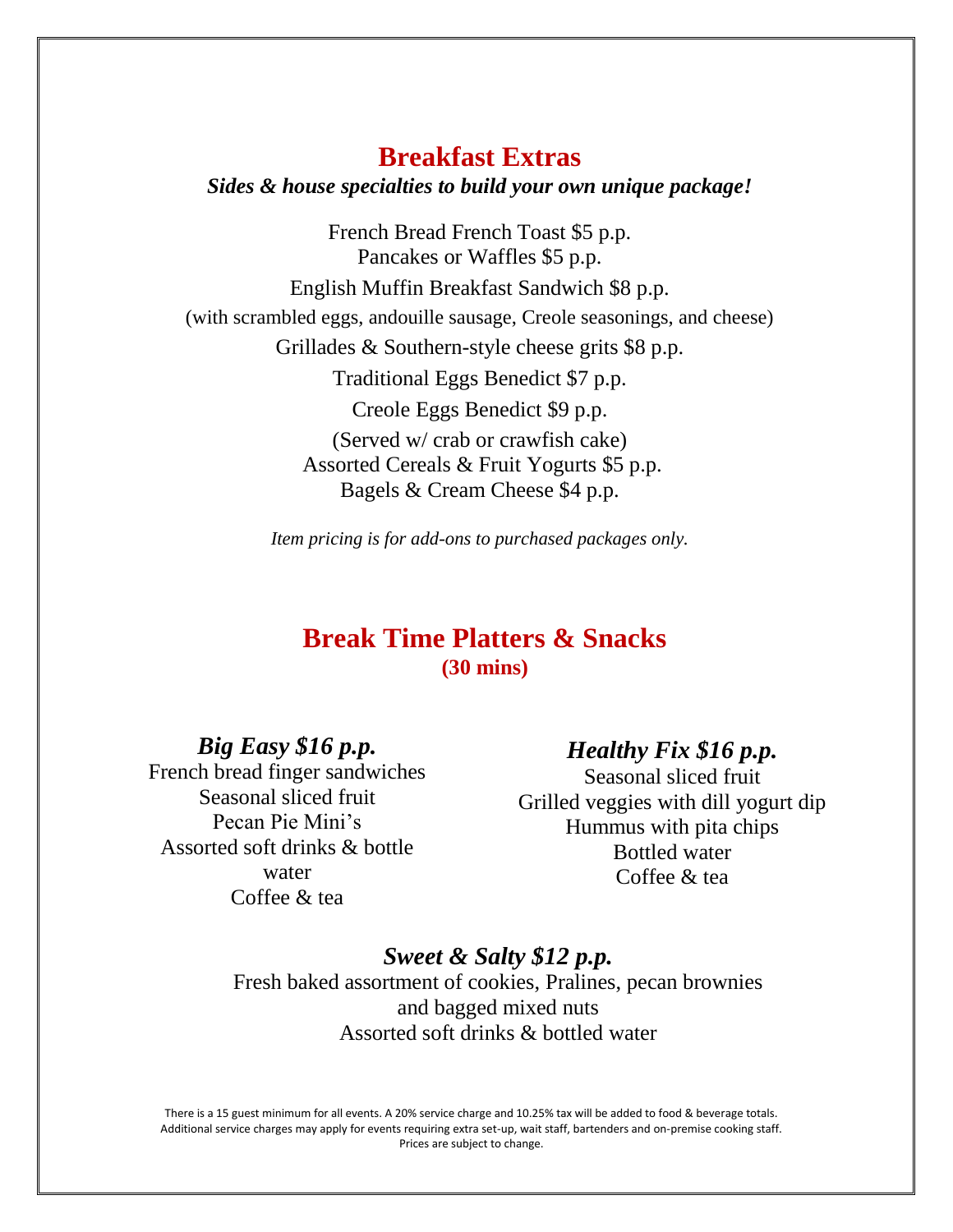## **Lunch Boxes**

#### *Boxed Lunches – \$18*

Six inch ham or turkey Po-Boy with lettuce, tomato, & cheese Zapp's spicy potato chips Pickle spear Seasonal whole fruit Fresh baked cookie Soft drink & bottled water

## **Lunch Sandwiches & Salads**

*All sandwiches are served with Zapp's potato chips or Creole potato salad. Salads come with French bread roll.* 

*Looking for a hot buffet? Consult our dinner page for luncheon options*

### *Pasta Salad \$14 p.p*

Rotini pasta, cucumbers, onion, cherry tomatoes, and black olives tossed in Italian vinaigrette

## *Veggie Pita \$14 p.p*

Grilled vegetables and hummus in a pita wrap. Served with Mixed greens salad

## *Nola Chef Salad \$16 p.p.*

Smoked turkey, ham, and cheese, bacon crumbles, tomato wedges & croutons on a bed of crisp lettuce with Italian vinaigrette

## *Po-Boy Assortment \$17 p.p.*

Choice of smoked turkey, country ham, or Cajun roast beef with mayo, lettuce, tomato, & a pickle spear

## *Provincial Club \$18 p.p.*

Piled with smoked turkey, country ham, crisp bacon, cheese, mayo, lettuce, tomato, & pickle spear

#### *Chicken Caesar Salad \$18 p.p. Grilled or Blackened*

Chicken breast, romaine lettuce, with homemade Caesar dressing, parmesan cheese, & croutons

## **Lunch Extras**

*Customize your meal and have it your way!*

Side of mixed greens salad \$4 p.p. Side of Caesar salad \$5 p.p. Seasonal fruit salad \$5 p.p. Cookie platter \$28 per dozen

*Items are priced as add-ons to purchased packages only.*

There is a 15 guest minimum for all events. A 20% service charge and 10.25% tax will be added to food & beverage totals. Additional service charges may apply for events requiring extra set-up, wait staff, bartenders and on premise cooking staff. Prices are subject to change.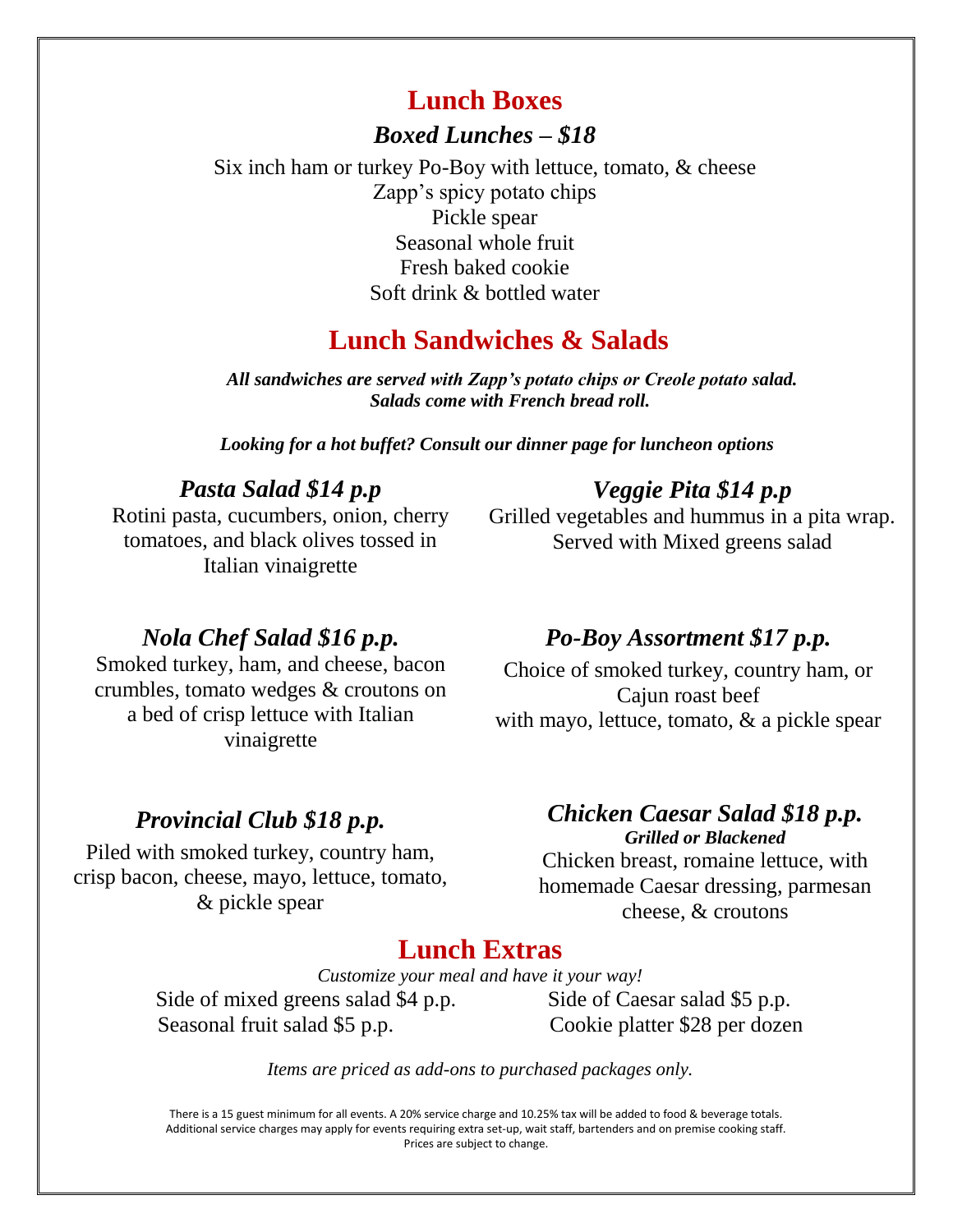## **Hors d'oeuvres & Appetizers**

*For a stand-alone cocktail party or added on to any of our dinner packages, we have something for everyone. Speak with our catering consultant to choose the best size and assortment of platters for your event.* 

> Prices are for 50 pcs/100 pcs Passed / Display / Priced per person

### *Cold Beginnings*

- Fresh Fruit and Cheese Platters \$6 p.p. **\***
- ❖ Fresh Fruit, Cheese and Pate Platter \$7 p.
- Marinated Crab Claws market price
- Boiled Louisiana Shrimp \$210/\$390
- Creole Deviled Eggs \$80/\$130 **\***
- Mini Tuna or Chicken Salad Croissants \$120/\$190
- Assorted Meat French Bread Finger Sandwiches \$110/\$180

*Items with an option to be prepared Vegetarian are identified by an asterisk (\*)*

#### *Hot Beginnings*

- Petite Andouille Sausage EnCroute \$140/\$250
- Petite Crawfish Pie \$140/\$250
- $\div$  Bacon Wrapped Shrimp \$190/\$340
- Crab Stuffed Mushrooms \$140/\$250 **\***
- Mini Crab Cakes \$140/\$250
- Assorted Petite Quiche \$140/\$250 **\***
- BBQ or Italian Meatballs \$90/\$160
- ❖ Grilled or Blackened Catfish Fingers \$140/\$250
- Grilled or Blackened Chicken Tenders \$140/\$250



*There is a 15 guest minimum for all events. A 20% service charge and 10.25% tax will be added to food & beverage totals. Additional service charges may apply for events requiring extra set-up, wait staff, bartenders and on premise cooking staff. Prices are subject to change.*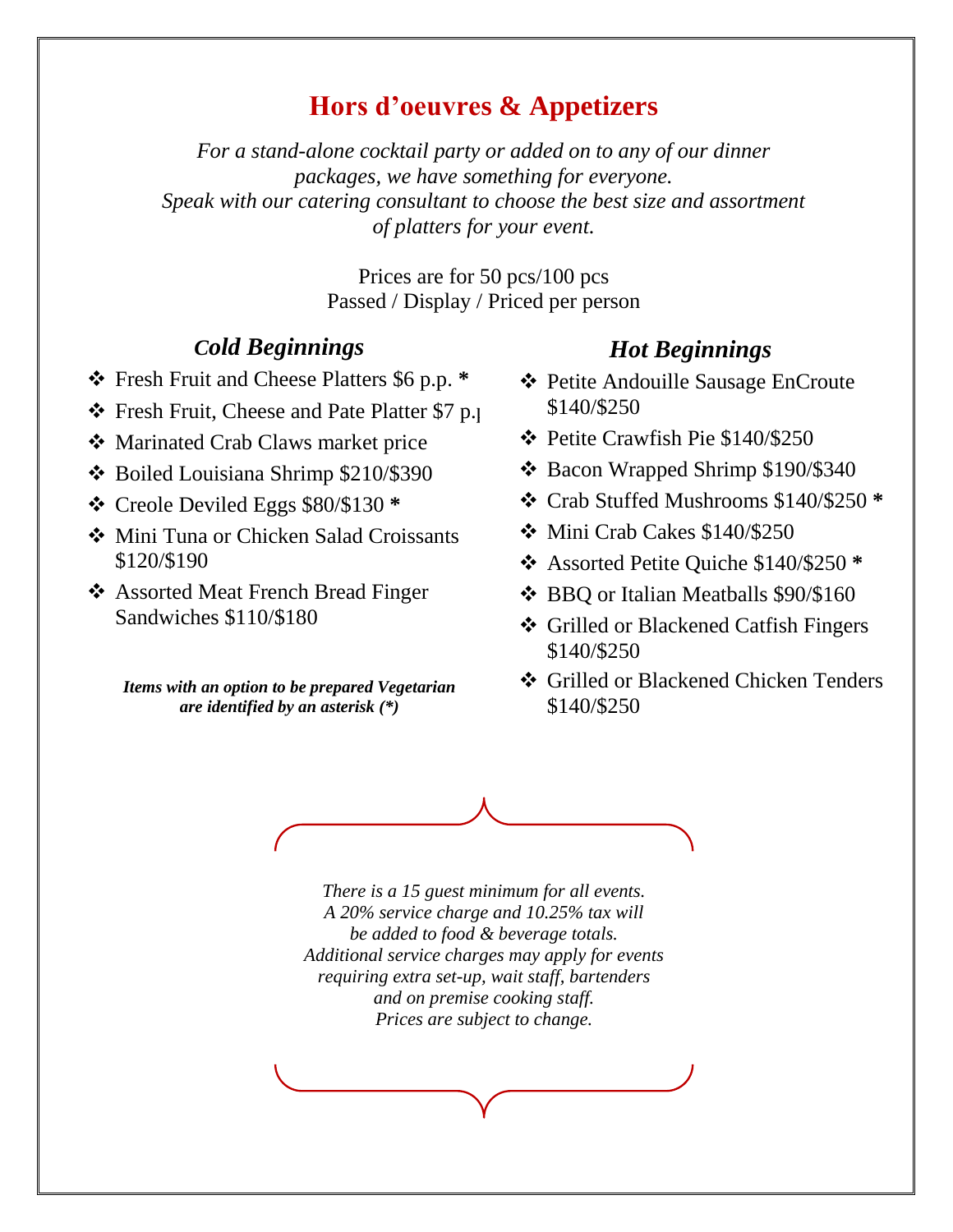## **Dinner Packages**

*Choose our classic package or build your own. Available for lunch or dinner events. A la carte hors d'oeuvres and appetizers can be added to any package* 

## *NOLA Classic*

#### *Taste Of New Orleans Buffet \$75 p.p.*

Caesar Salad Creole Deviled Eggs Crab Stuffed Mushrooms Frenchalatta Finger Sandwiches Chicken & Andouille Sausage Gumbo Crawfish Etouffee Shrimp & Tasso Pasta Sliced Cajun Rubbed Roast with French Bread Bananas Foster Bread Pudding Southern Pecan pie Mardi Gras King Cake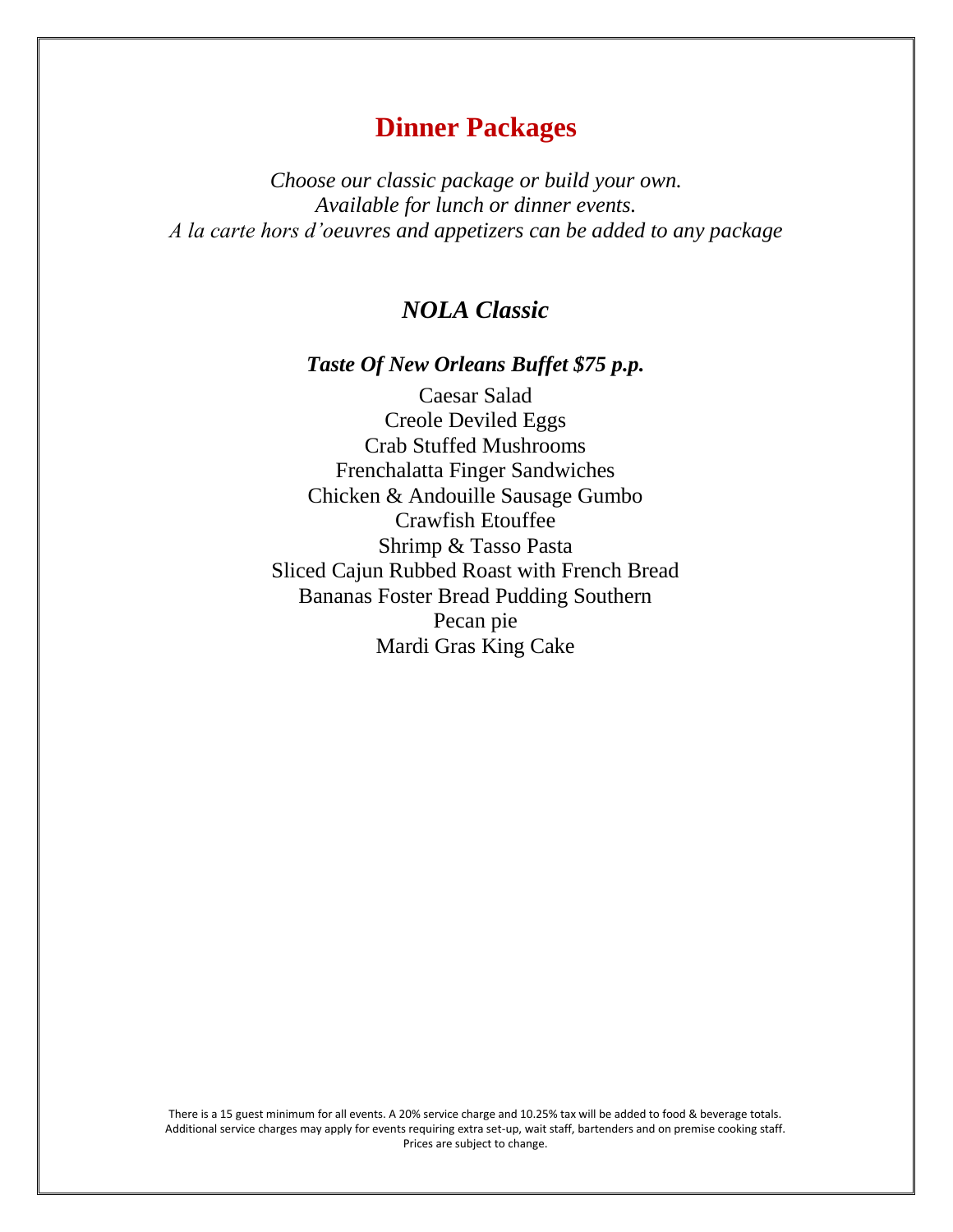## **Dinner Package Menu**

#### *Entrée Selections*

Served as lunch or dinner and can be buffet style or plated. Plated packages are an additional \$5 p.p

- ❖ Sliced Cajun Rubbed Roasted Beef
- Roasted Pork Loin
- ❖ Baked or Blackened Fresh Gulf Fish
- Stuffed Chicken Breast
- Chicken or Shrimp Creole
- **❖** Traditional Red Beans and Rice with Ham and Smoked Sausage
- Chicken and Sausage or Seafood Jambalaya

## **Salads**

- **❖** Fresh Mixed Greens with Choice of Dressing
- Traditional Caesar Salad
- Bacon Blue Spinach Salad with sliced red onions
- Caprese
- Crawfish and Andouille Sausage Pasta
- Shrimp and Tasso Pasta
- Shrimp NUNU or Pesto
- Crawfish or Crab Cake with Creole Remoulade
- Crawfish or Shrimp Etoufee
- Pecan Crusted Chicken or Louisiana Catfish
- Cajun Rubbed Roasted Chicken

### **Soups**

- Chicken and Andouille Sausage Gumbo
- Roux-less Shrimp and Okra Gumbo (Gluten free)
- Seafood Gumbo
- Roasted Garlic Bisque

❖ Corn Macque Choux

❖ Seasonal Vegetable Medley

 Fresh Green Beans with Bacon and Red Onions Steamed Broccoli with Cheddar Mornay Sauce

 Onion Soup with Baked Cheese **Croutons** 

#### **Sides**

- **❖** Baked Macaroni
- **❖** Creole Rice Pilaf
- Roasted Garlic Mashed Potatoes
- Andouille Sausage and Eggplant Dressing (\$1 additional)

#### **Desserts**

- Petite Pecan Pie
- Traditional Mardi Gras King Cake
- Southern Peanut Butter Pecan Pie
- French Bread Pudding with a Bourbon or Rum Sauce
- Traditional NOLA Bananas Foster over Vanilla Bean Ice Cream

| D'UILVE LY I IMBOU D'EIVERDIN                                                                   |                                                                                                  |                                                                                                           |
|-------------------------------------------------------------------------------------------------|--------------------------------------------------------------------------------------------------|-----------------------------------------------------------------------------------------------------------|
| Number One \$35 p.p.                                                                            | Number Two \$45 p.p.                                                                             | Number Three \$52 p.p.                                                                                    |
| Choice of Soup or Salad<br>Choice of One Entrée<br>Choice of Two Sides<br>Choice of One Dessert | Choice of Soup or Salad<br>Choice of Two Entrées<br>Choice of Two Sides<br>Choice of One Dessert | Choice of Soup and Salad<br>Choice of Two Entrées<br>Choice of Two Sides<br><b>Choice of Two Desserts</b> |

## **Buffet & Plated Selections**

There is a 15 guest minimum for all events. A 20% service charge and 10.25% tax will be added to food & beverage totals. Additional service charges may apply for events requiring extra set-up, wait staff, bartenders and on-premise cooking staff. Prices are subject to change.